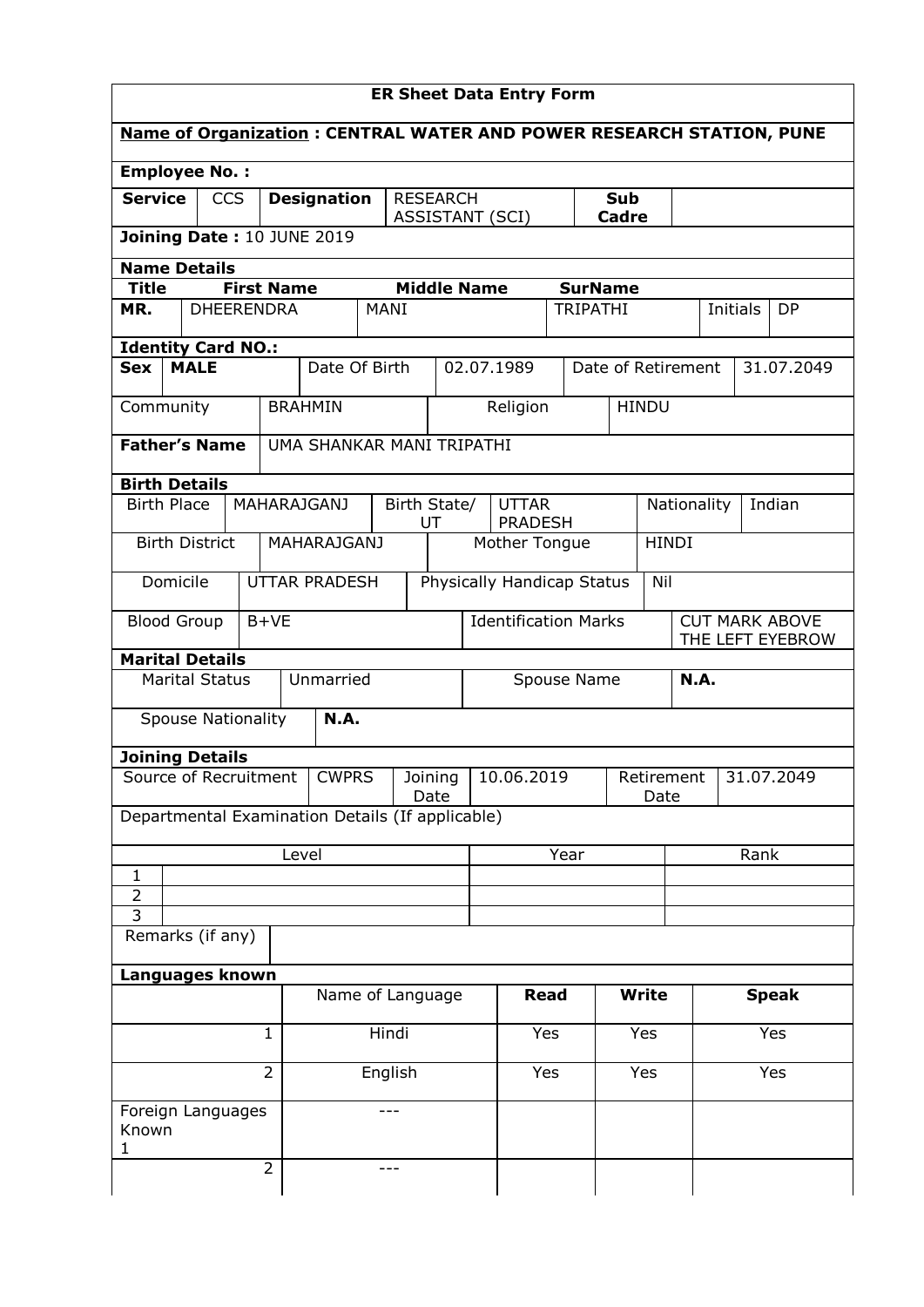| 3                                 |                                                                                                                                      |                      |             |                       |            |
|-----------------------------------|--------------------------------------------------------------------------------------------------------------------------------------|----------------------|-------------|-----------------------|------------|
|                                   |                                                                                                                                      |                      |             |                       |            |
| <b>Address Details</b>            |                                                                                                                                      |                      |             |                       |            |
| <b>Permanent Address</b>          | c/o SHRI UMA SHANKAR<br><b>MANI TRIPATHI VILLAGE</b><br>AND POST SONARA DIST-<br><b>MAHARAJGANJ</b><br>STATE-UTTAR PRADESH<br>273303 |                      |             |                       |            |
|                                   | State/UT                                                                                                                             | <b>UTTAR PRADESH</b> |             | Pin code              | 273303     |
| <b>Present Contact</b><br>Address | <b>CWPRS GUEST</b><br><b>HOUSE</b><br>KHADAKWASLA<br>PUNE 24                                                                         |                      |             |                       |            |
|                                   | State/UT                                                                                                                             |                      | Maharashtra | Pin Code              | 411024     |
|                                   | Phone (Off)                                                                                                                          |                      |             | Fax                   |            |
|                                   | Phone (Res)                                                                                                                          |                      |             | Mob No                | 7355718129 |
|                                   | E-Mail (Mandatory)                                                                                                                   |                      |             | dheerubhole@gmail.com |            |
|                                   |                                                                                                                                      |                      |             |                       |            |

## Details of deputation (if applicable)

|                    |                                            | $1 - 2 = 5 - 1 = 7$                        |       |                      |
|--------------------|--------------------------------------------|--------------------------------------------|-------|----------------------|
| Name of the Office | Post held at that<br>time in parent office | Name of post<br>selected for<br>deputation |       | Period of deputation |
|                    |                                            |                                            | Since | From                 |
|                    |                                            |                                            |       |                      |

## Details of Foreign Visit

|            |                | DETAILS OF FUITHER AISIT |                           |                                               |                  |
|------------|----------------|--------------------------|---------------------------|-----------------------------------------------|------------------|
| SI.<br>No. | Place of Visit | Date of<br>visit         | Post held at<br>that time | Whether it<br>is a<br>personal or<br>official | Details of visit |
|            |                |                          |                           | visit                                         |                  |
|            |                |                          |                           |                                               |                  |

## Transfer/Posting Detail (if applicable)

| Place                                                                                                     |  |                      |                    | Period of posting |                  |                         |  |  |  |  |
|-----------------------------------------------------------------------------------------------------------|--|----------------------|--------------------|-------------------|------------------|-------------------------|--|--|--|--|
|                                                                                                           |  | Since                |                    |                   | From             |                         |  |  |  |  |
|                                                                                                           |  |                      |                    |                   |                  |                         |  |  |  |  |
| Qualification (Use extra photocopy sheets for multi qualifications, experience, training, awards details) |  |                      |                    |                   |                  |                         |  |  |  |  |
| Qualification                                                                                             |  |                      | <b>Discipline</b>  |                   |                  | <b>Specialization 1</b> |  |  |  |  |
| M.SC. (TECH)                                                                                              |  |                      | <b>GEO PHYSICS</b> |                   |                  | <b>GEO PHYSICS</b>      |  |  |  |  |
| Year                                                                                                      |  | Division             | CGPA / % Marks     |                   | Specialization 2 |                         |  |  |  |  |
| 2013                                                                                                      |  |                      |                    | 8.38              |                  |                         |  |  |  |  |
| Institution                                                                                               |  | University           |                    | Place             |                  | Country                 |  |  |  |  |
| <b>BANARAS HINDU</b><br><b>UNIVERSITY</b>                                                                 |  | <b>BANARAS HINDU</b> |                    | VARANASI          |                  |                         |  |  |  |  |